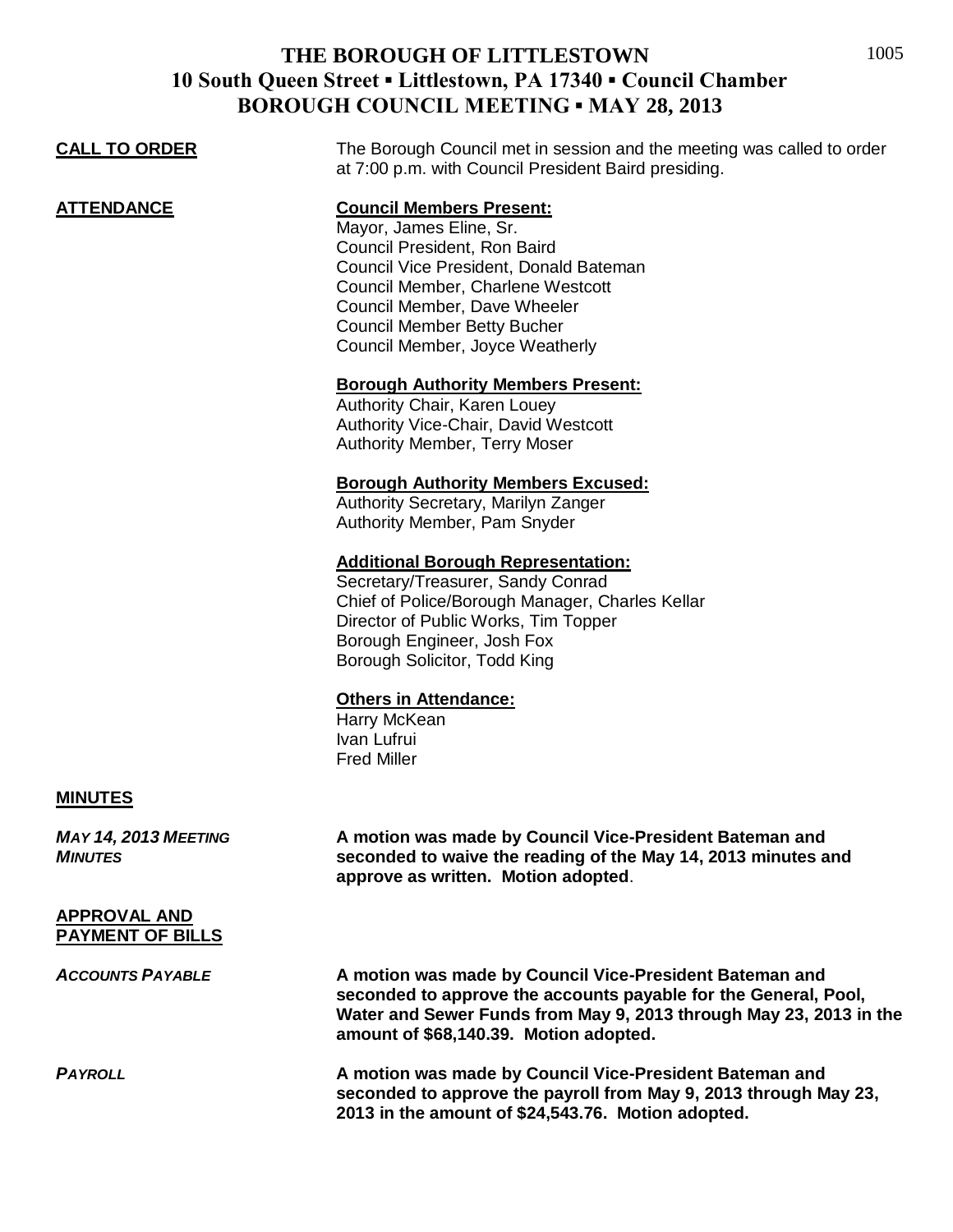1006

| <b>REVENUE &amp; EXPENDITURE REPORT</b> | A motion was made by Council Vice-President Bateman and<br>seconded to approve the Revenue and Expenditure Report for April.<br>Motion adopted.                                                                                                                                                                |
|-----------------------------------------|----------------------------------------------------------------------------------------------------------------------------------------------------------------------------------------------------------------------------------------------------------------------------------------------------------------|
| <b>NEW BUSINESS</b>                     |                                                                                                                                                                                                                                                                                                                |
| 42 <sup>ND</sup> ANNUAL GOOD OLD DAYS   | A motion was made by Council Member Bucher and seconded to<br>approve a request from the Littlestown Area Historical Society to<br>hold the 42 <sup>nd</sup> Annual Good Old Days Festival on August 15 <sup>th</sup> , 16 <sup>th</sup> and<br>17 <sup>th</sup> , 2013 with the additional following request: |
|                                         | • To hold a parade on Thursday evening, August 15 <sup>th</sup> with time<br>and route similar to past years;                                                                                                                                                                                                  |
|                                         | • To use the Borough parking lot at the square for the Municipal<br>Band to entertain for the community on Thursday evening<br>following the parade;                                                                                                                                                           |
|                                         | • To us the Borough parking lot at the square for entertainment<br>on Friday evening at 7pm to be coordinated by the Bittle<br><b>Brothers:</b>                                                                                                                                                                |
|                                         | • To hold activities at Maple Avenue playground and Crouse<br>Park on Saturday August 17 <sup>th</sup> from 6am to 5pm, with<br>preparation beginning on Friday August 16 <sup>th</sup> ;                                                                                                                      |
|                                         | • To block the roads to thru traffic around Crouse Park on<br>Saturday August 17 <sup>th</sup> from 6am to 5pm;                                                                                                                                                                                                |
|                                         | • To close Glenwyn Drive to traffic on Saturday August $17th$ from<br>7am to 4pm for the antique auto display;                                                                                                                                                                                                 |
|                                         | • To have public rest rooms at Maple Avenue open on Thursday<br>evening and all day Saturday;                                                                                                                                                                                                                  |
|                                         | • To have ramps and trash cans at Crouse Park;                                                                                                                                                                                                                                                                 |
|                                         | • To place two new banners across main streets: One at East<br>King Street near Park Avenue and the second across North<br>Queens Street near the Library.                                                                                                                                                     |
|                                         | <b>Motion adopted.</b>                                                                                                                                                                                                                                                                                         |
| <b>REPORTS</b>                          | Monthly reports were received and given by the following:<br>Mayor<br>$\bullet$<br><b>Chief of Police</b><br>Manager<br>Diroctor of Dublic Warks                                                                                                                                                               |

- Director of Public Works
- **•** Borough Solicitor
- Borough Engineer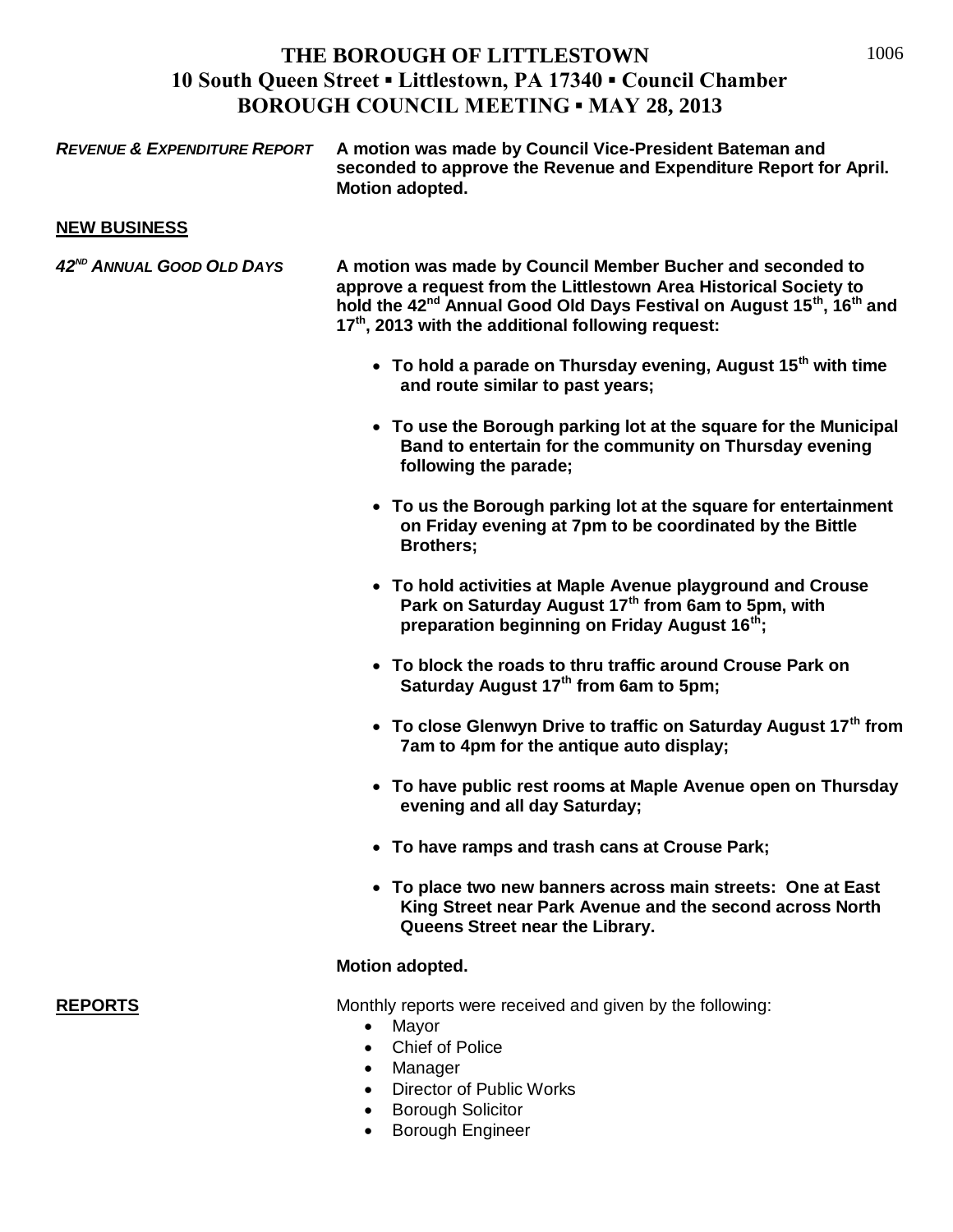| <b>RECESS</b>                                                                              | Council President Baird recessed the meeting of the Littlestown Borough<br>Council for the Borough Authority Meeting to be called to order at 7:15pm.                                                                                                                                             |
|--------------------------------------------------------------------------------------------|---------------------------------------------------------------------------------------------------------------------------------------------------------------------------------------------------------------------------------------------------------------------------------------------------|
| <b>BOROUGH AUTHORITY</b>                                                                   | Borough Authority Chair, Louey called the meeting of the Littlestown<br>Borough Authority meeting to order at 7:15pm.                                                                                                                                                                             |
| <b>APPLICATION FOR PAYMENT NO. 4</b><br><b>TO TAH CONSTRUCTION</b><br><b>CONTRACT 12-1</b> | A motion was made by Authority Member Westcott and seconded to<br>approve the Application for Payment No. 4 to TAH Construction<br>in the amount of \$308,458.80 for Contract 12-1. Motion adopted.                                                                                               |
| <b>APPLICATION FOR PAYMENT NO. 3</b><br>TO SWAMS ELECTRIC CO.,<br><b>CONTRACT 12-2</b>     | A motion was made by Authority Member Westcott and seconded to<br>approve the Application for Payment No. 3 to Swam Electric Co,<br>in the amount of \$37,153.17 for Contract 12-2. Motion adopted.                                                                                               |
| <b>CHANGE ORDER NO. 1 FROM</b><br><b>TAH CONSTRUCTION</b><br><b>CONTRACT 12-1</b>          | A motion was made by Authority Member Westcott and seconded to<br>approve Change Order No. 1 from TAH Construction, in the credit<br>amount of \$1,071.08 for Contract 12-1. Motion adopted.                                                                                                      |
| <b>ADJOURN</b>                                                                             | A motion was made by Authority Member Westcott and seconded to<br>adjourn the meeting of the Littlestown Borough Authority. Motion<br>adopted.                                                                                                                                                    |
|                                                                                            | The meeting was adjourned at 7:18pm.                                                                                                                                                                                                                                                              |
| <b>RECONVENE</b>                                                                           | The meeting of the Littlestown Borough Council reconvened at 7:18pm.                                                                                                                                                                                                                              |
| <b>NEW BUSINESS (Cont'd)</b>                                                               |                                                                                                                                                                                                                                                                                                   |
| <b>APPLICATION FOR PAYMENT NO. 4</b><br><b>TO TAH CONSTRUCTION</b><br><b>CONTRACT 12-1</b> | A motion was made by Council Vice-President Bateman and<br>seconded to approve the Application for Payment No. 4 to TAH<br>Construction in the amount of \$308,458.80 for Contract 12-1. Motion<br>adopted.                                                                                       |
| <b>APPLICATION FOR PAYMENT NO. 3</b><br>TO SWAM ELECTRIC CO.,<br><b>CONTRACT 12-2</b>      | A motion was made by Council Vice-President Bateman and<br>seconded to approve the Application for Payment No. 3 to Swam<br>Electric Co, in the amount of \$37,153.17 for Contract 12-2. Motion<br>adopted.                                                                                       |
| <b>CHANGE ORDER NO. 1 FROM</b><br><b>TAH CONSTRUCTION</b><br><b>CONTRACT 12-1</b>          | A motion was made by Council Vice-President Bateman and<br>seconded to approve Change Order No. 1 from TAH Construction, in<br>the credit amount of \$1,071.08 for Contract 12-1. Motion adopted.                                                                                                 |
| <b>NON-AGENDA ITEMS</b>                                                                    |                                                                                                                                                                                                                                                                                                   |
| <b>PHASE II LUMBER STREET</b><br><b>ADVERTISE TO BID</b>                                   | A motion was made by Council Vice-President Bateman and<br>seconded to direct and authorize the Borough Engineer to advertise<br>for bids the Phase II Lumber Street Project. Council President Baird<br>stated that this was a non-agenda item and asked for public<br>comments. Motion adopted. |
| <b>UNFINISHED BUSINESS</b>                                                                 |                                                                                                                                                                                                                                                                                                   |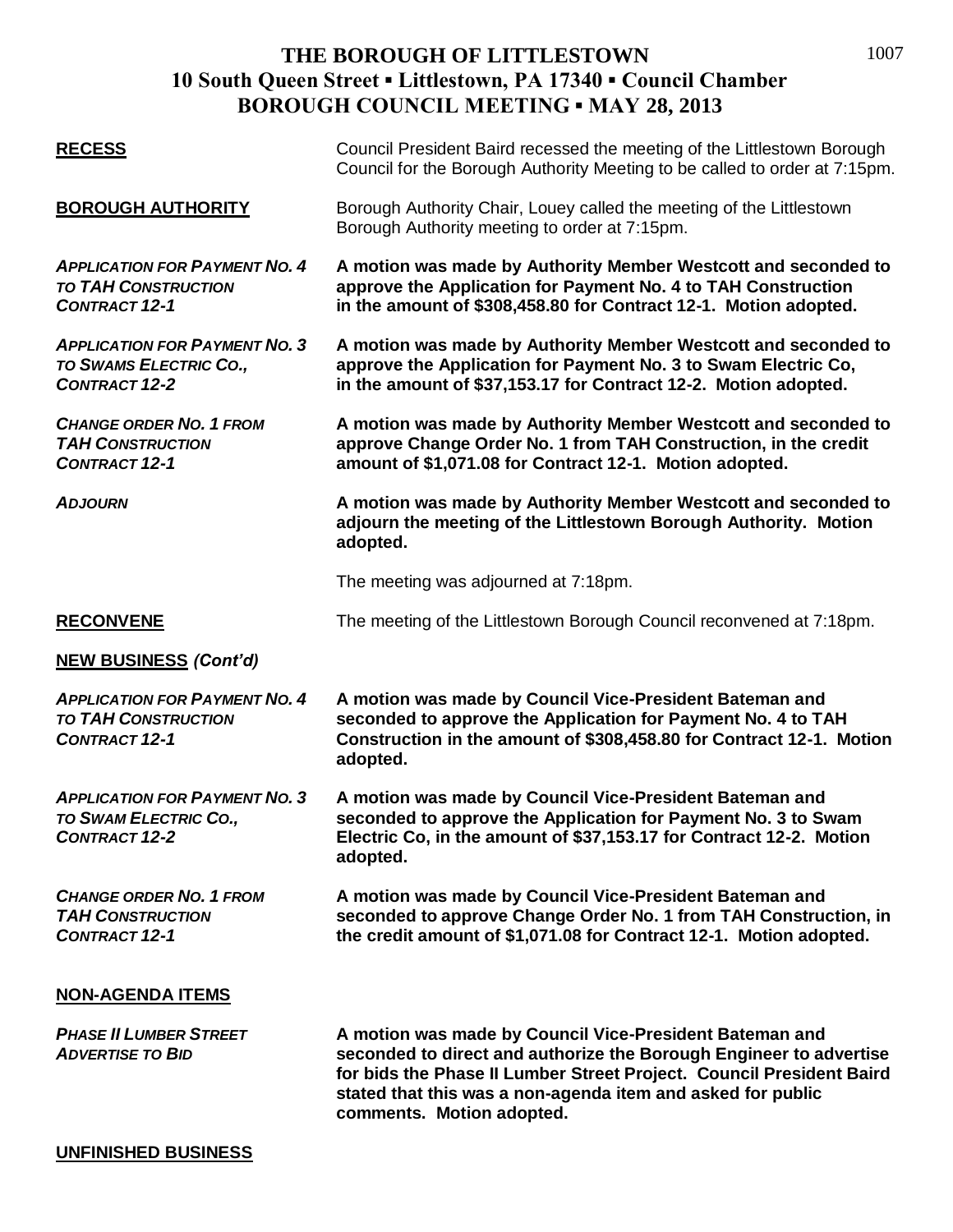*WATER/SEWER RATE INCREASE* **A motion was made by Council Vice-President Bateman and seconded to raise the water rates per option B of the Water System Rate Study and to raise the sewer rates per option B of the Sewer System Rate Study which both were prepared by HRG.** 

**Water Option B will raise the water rates as follows:**

- **New minimum charge up 750 cubic feet will be \$33.00 per quarter;**
- **New overage charge over 750 cubic feet will be \$0.080 per cubic feet per quarter**

**Sewer Option B will raise the sewer rates as follows:**

- **New minimum charge up to 750 cubic feet will be \$92.00 per quarter;**
- **New overage charge over 750 cubic feet will be \$0.095 per cubic feet per quarter**

**Motion adopted.**

### **REPORTS OF BOARDS & COMMISSIONS**

**RECREATION BOARD – May 21, 2013 Meeting**

**SIMMONS, NO DISCOUNTS FOR Recreation Board: POOL DAILY ADMISSION**

**YMCA SWIMMING & 5K, A motion was made by Council Vice-President Bateman and RESIGNATION OF GEORGE seconded to approve the following recommendations from the**

- **To allow the YMCA students to swim at the Community Pool from June 10th to August 19th on Monday, Wednesday and Fridays;**
- **To approve the YMCA's request for their Annual 5K to be held on August 17, 2013;**
- **To accept the resignation of George Simmons from Summer Rec;**
- **To deny the request from the Local Childcare Facility regarding a discounted rate for pool admission and to approve that no discounted rates for daily admission will be given.**

#### **Motion adopted.**

**RECESS** Council President Baird recessed the meeting of the Littlestown Borough Council for an executive session to discussion potential litigation and personnel matters.

The meeting recessed at 7:48pm